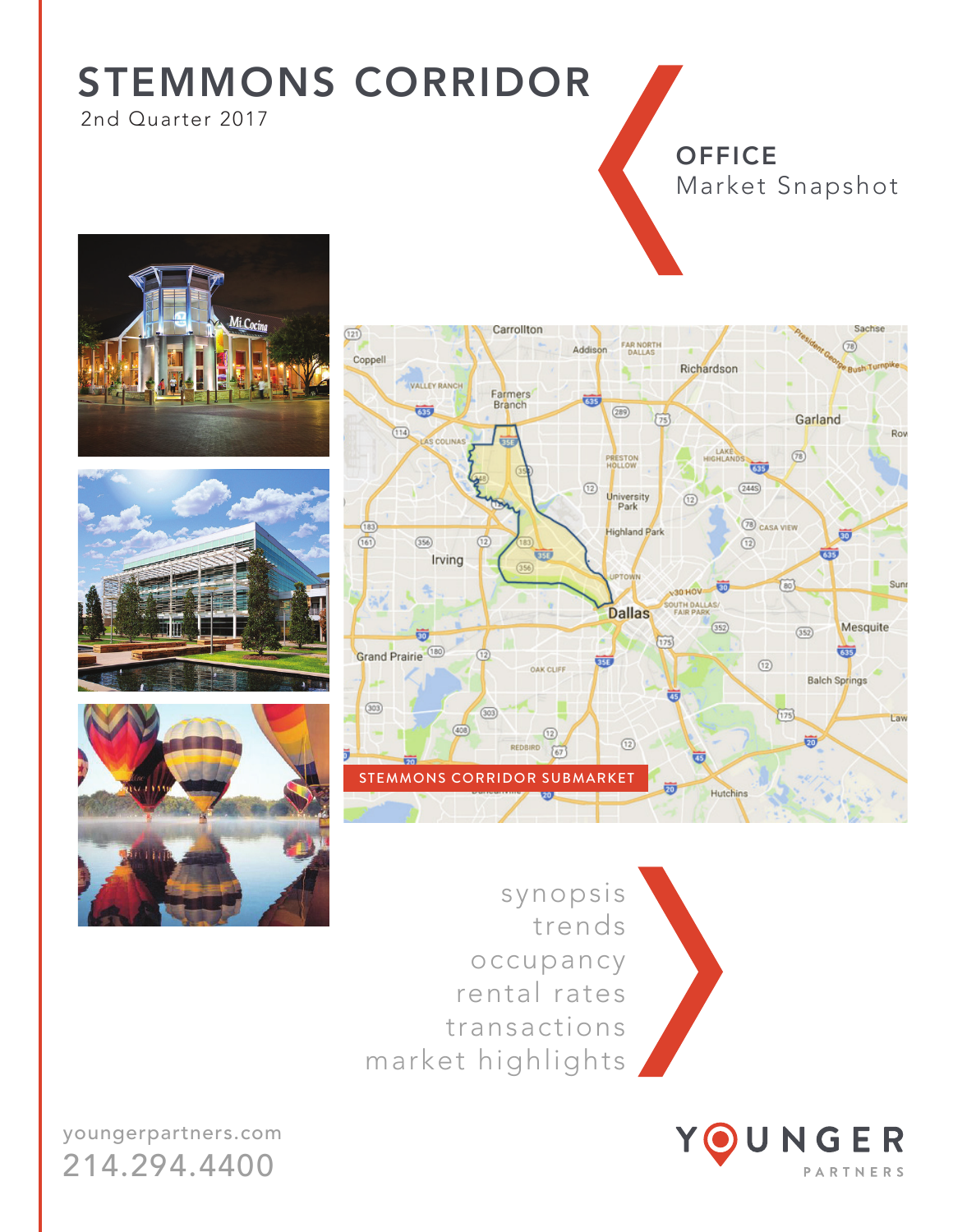2nd Quarter 2017

### SYNOPSIS

The Stemmons Freeway submarket posted positive net absorption of 40,805 square feet this quarter. The overall occupancy rate increased 40 basis points to 76.6%. The overall rental rate increased \$0.93 to \$16.82 during the quarter. No new buildings were delivered this quarter and no new buildings were under construction.



214.294.4400

PARTNERS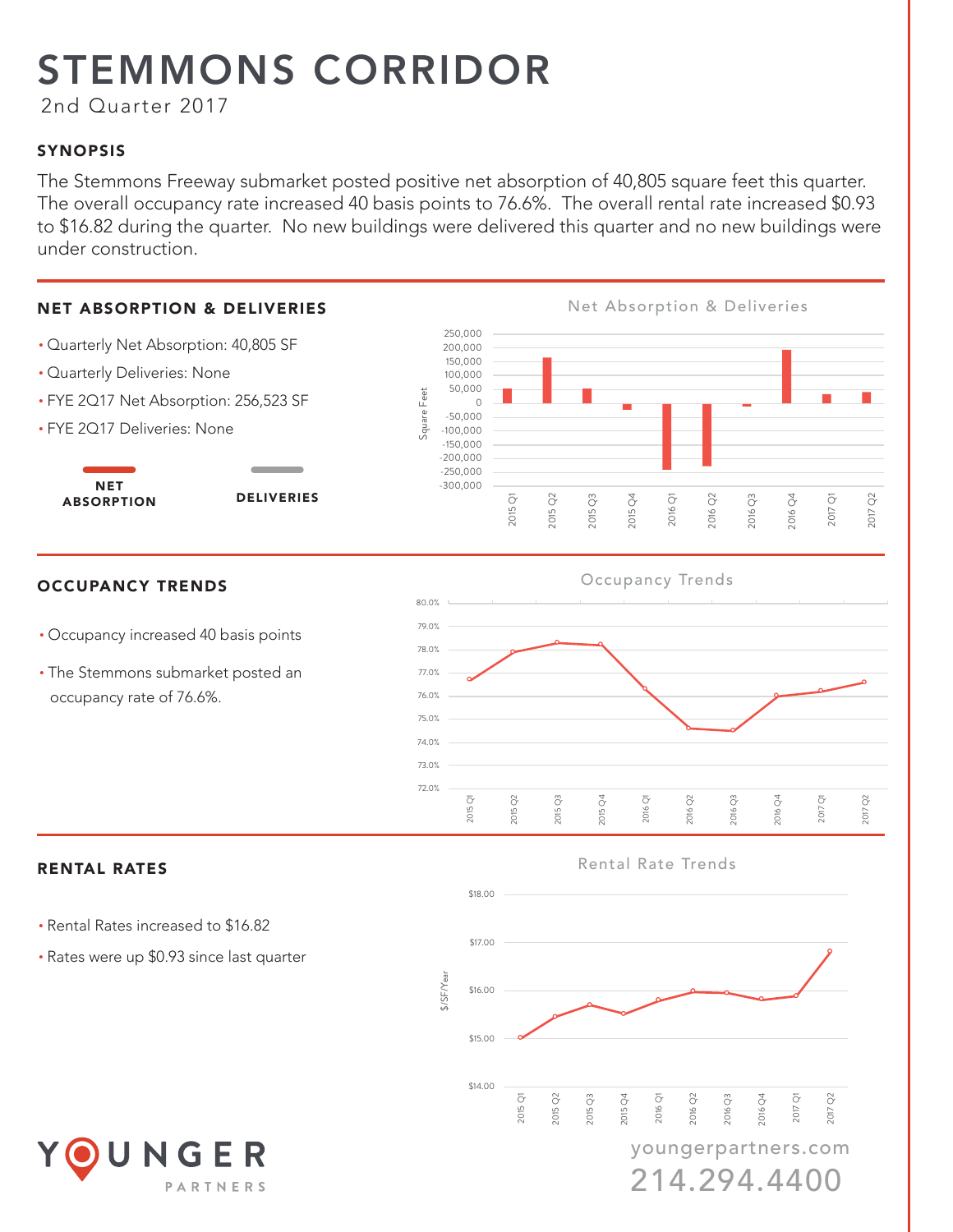2nd Quarter 2017

#### **CLASS ABSORPTION TRENDS**

- Class A posted 38,878 SF of positive net absorption
- Class B posted 37,631 SF of negative net absorption
- Class C posted 39,558 SF of positive net absorption



#### **Class Absorption**



#### CLASS OCCUPANCY TRENDS Class Occupancy

- The Class A occupancy rate increased 80 basis points to 81.5%
- The Class B occupancy rate fell 50 basis points to 73.4%
- The class C occupancy rate rose 280 basis points to 75.4%





#### **Class Rental Rates**



#### • Class A rental rates rose \$2.40 to \$18.49 during the quarter

• Class B rental rates decreased \$0.06 to \$16.12

**CLASS RENTAL RATES** 

• Class C rental rates increased \$0.08 to \$12.72



youngerpartners.com 214.294.4400

NGER PARTNERS